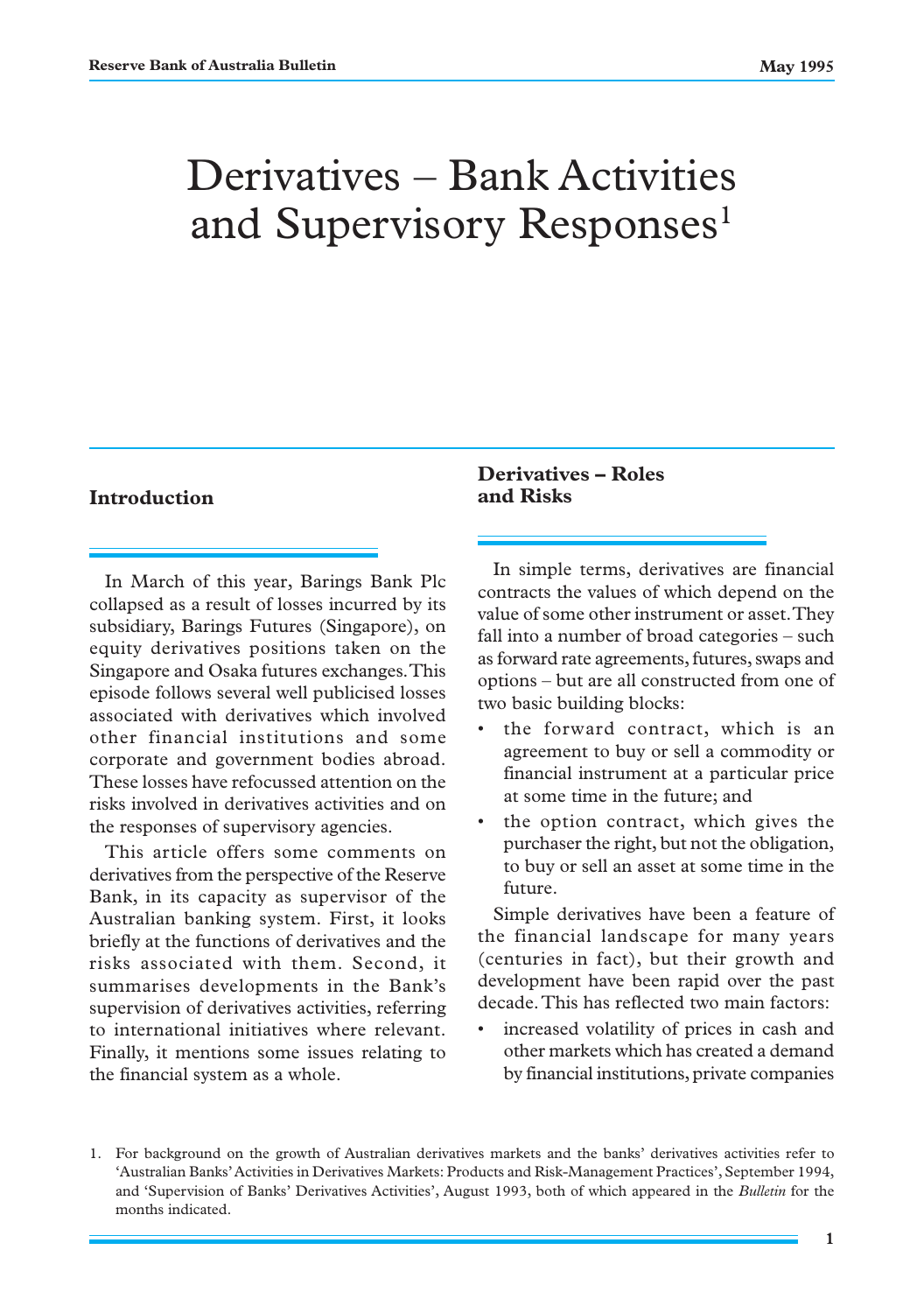and public sector bodies for instruments which help in the management of their exposures to price movements; and

• on-going innovation in financial markets (supported by developments in computer technology) which has led to an increase in the range and complexity of financial instruments and in the capacity of markets to handle large trading volumes.

Derivatives, of themselves, do not add to the risks associated with fluctuating market prices. Rather, they permit those risks to be transformed and transferred in ways that were not readily available, or not available at all, previously. Transactions in derivative products can be characterised as 'zero-sum games' where those seeking to reduce their risk exposure (to, for instance, a rise in the exchange rate) pay another party to accept that risk. The second party may have a different perception of the risk or greater tolerance of it. The presence of both parties, 'sellers' and 'acceptors' of risk, is necessary for an effective and efficient hedging market. Derivatives clearly contribute to the efficiency of the financial system to the extent that they allow the shifting of risks to those more able and willing to bear them.

As the largest group of financial institutions, banks have always played a prominent role in the derivatives market. They use derivatives extensively to manage the risks in their trading activities, as well as in their more traditional borrowing and lending activities. The funding of medium-term fixed rate loans with shortterm deposits, for example, exposes banks to movements in the differential between longterm and short-term interest rates. Similarly, differences in the currency composition of banks' assets and liabilities expose them to the possibility of significant losses in the event of foreign exchange fluctuations. Banks can use derivatives to offset, or at least limit, such risks and protect their incomes from the effects of volatility in financial markets.

Banks also use derivative products to provide risk management services to their customers. Sometimes, where the bank chooses to be the risk 'acceptor', this will leave it with a risk exposure; in other cases, the bank will match this risk by an offsetting derivatives position with another customer. On occasions banks might also choose to 'accept risk' in their own right when they feel that a market price is likely to move one way or another. Such activities are a natural extension of the traditional business of banks, which includes the provision of specialist financial services and the acceptance of risk at a price.

Such activities in derivatives markets need not be viewed as fundamentally different from banks' other activities. Ultimately, the important issue for banks – and for their supervisors – is how well they identify and measure the risks arising in the totality of their activities, and how prudently those risks are priced and managed.

Derivatives do, however, warrant particular attention. The main reason is that many of them – especially the more exotic varieties – are complex and can be difficult to value and to hedge. It can be difficult also to measure the extent to which the risks in some products are correlated with the risks in others. Because of such complexities, the *operational* risks (ensuring control over payments flows, preventing fraud, maintaining the integrity of accounting systems) in a sophisticated trading operation can be substantial. This raises the possibility that banks could find themselves with unanticipated types and amounts of risk. Another problem is that, because of their newness, there are unresolved issues in the legal and accounting treatment of derivatives which might expose banks to risk.

It is, in part, because of these characteristics of derivatives that so much supervisory attention is being given to the adequacy of banks' risk management systems (see next section).

Through its prudential supervision of banks, the Reserve Bank oversees a high proportion of activity in derivatives, although that activity does extend significantly beyond the banking system. Problems with derivatives could arise elsewhere in the financial system and could spread to other sectors, including banks. While this can be true of financial activities generally, some features of derivatives – such as the complex linkages they can create between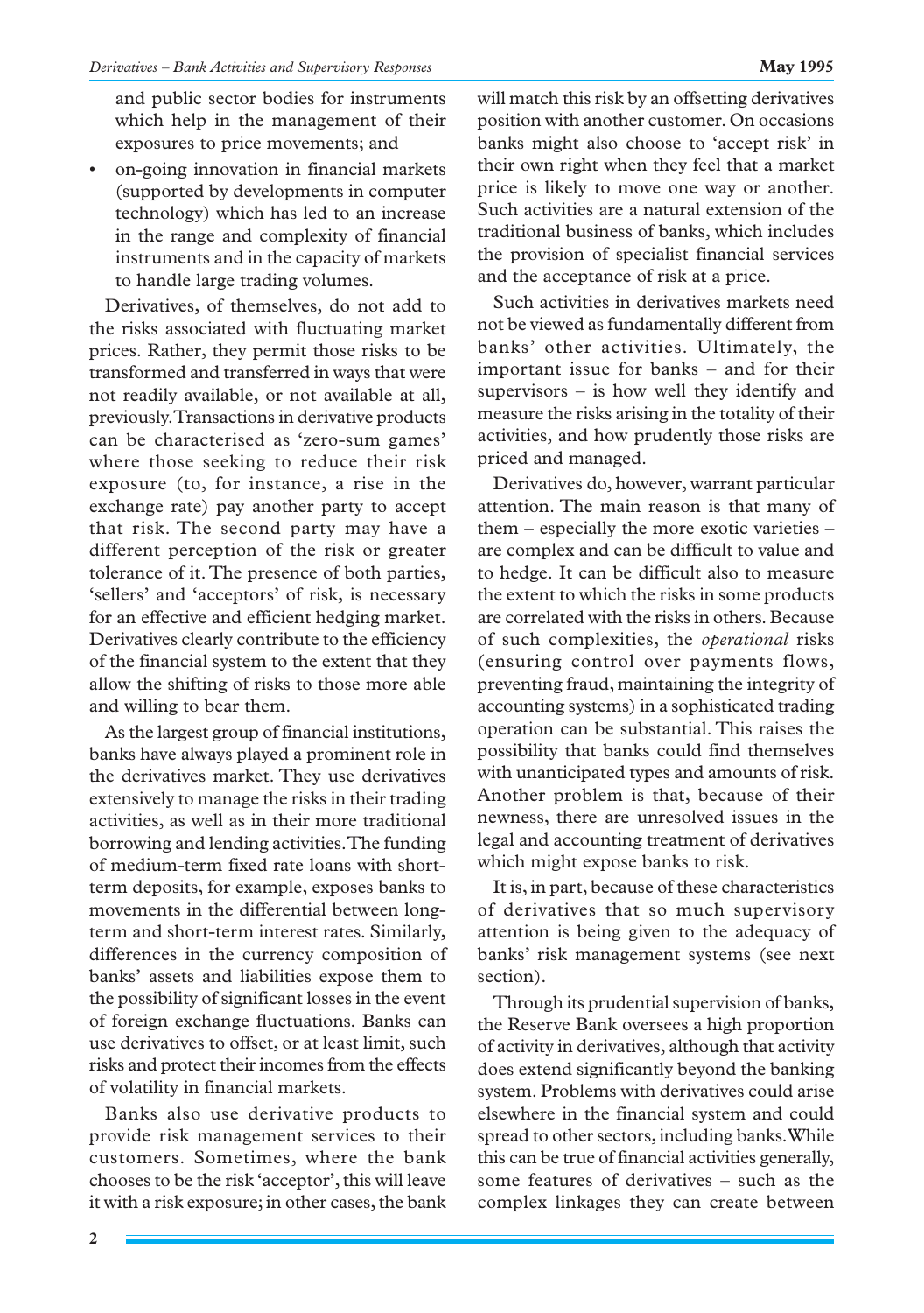markets and the possibility of liquidity drying up if a major participant got into difficulty – are thought to pose particular risks to financial system stability.<sup>2</sup> This potential puts a premium on effective co-ordination among the various regulatory agencies and selfregulatory bodies with an interest in derivatives (including in other countries), and on mechanisms which would help reduce the spread of a problem in one area to others. These points are taken up in the final section.

## **Bank Supervision and Derivatives**

#### **Capital Requirements**

A fundamental element of bank supervision is the requirement that banks have shareholders' funds and other capital commensurate with the risks in their business. Since 1988 Australian banks have had to hold a minimum amount of capital against the risks of *counterparty failure* in derivatives trading, as part of the international Capital Accord on credit risk. Over recent years, the Basle Committee on Banking Supervision has been working to expand these capital adequacy arrangements to cover also the risks arising from *price movements* as they apply to banks' trading activities in debt instruments, equities, commodities and their foreign exchange exposures. This would include all related derivatives exposures.

Draft proposals for a capital charge related to market risk were released by the Basle Committee for public comment in April 1993. They were subjected to extensive analysis and testing internationally, including in Australia. The Reserve Bank also sought comments from Australian banks. A detailed submission, setting out the Bank's views on the proposals was provided to the Basle Committee in January 1994;<sup>3</sup> we endorsed strongly the general thrust of the proposals, but made a number of recommendations regarding their detail.

The Basle Committee further developed and refined its proposals, taking into account comments from supervisors and banks, and issued a revised set of guidelines in April 1995. Unlike the earlier version, the latest version includes an option which, subject to some quite stringent qualifications, will permit banks with sophisticated management systems for market risk to use those systems (rather than the standard model) to determine a capital charge for supervisory purposes. After a brief period for final comments, these proposals are expected to be finalised at the end of 1995, with a 'settling in' period of up to two years for banks to comply fully.

The Bank has distributed the new proposals to Australian banks and will be holding discussions with them on questions of detail, and on the approach to be followed in implementing these domestically.

#### **On–Site Visits**

Recognising the importance of sound management systems, in 1994 the Bank commenced a program of on-site visits to banks which have focused on how they identify, measure and manage market risks, including derivatives.

The program involves a team from Bank Supervision Department visiting banks on a regular basis and holding detailed discussions with senior management in trading and treasury operations, and in other areas which have responsibility for the management of market risk in the balance sheet as a whole. The operation of the various trading desks (money market, fixed interest, foreign exchange) is typically one focus of attention, as are the various operational and back office areas of the banks' trading operations. Given the differences in size, structure and business activities of the banks operating in the

<sup>2.</sup> The Bank for International Settlements has been looking at these systemic issues. See, for example, 'Recent Developments in International Interbank Relations', Report prepared by a Working Group established by the Central Banks of the Group of Ten Countries, Basle, October 1992.

<sup>3.</sup> This submission is available on request from the Bank.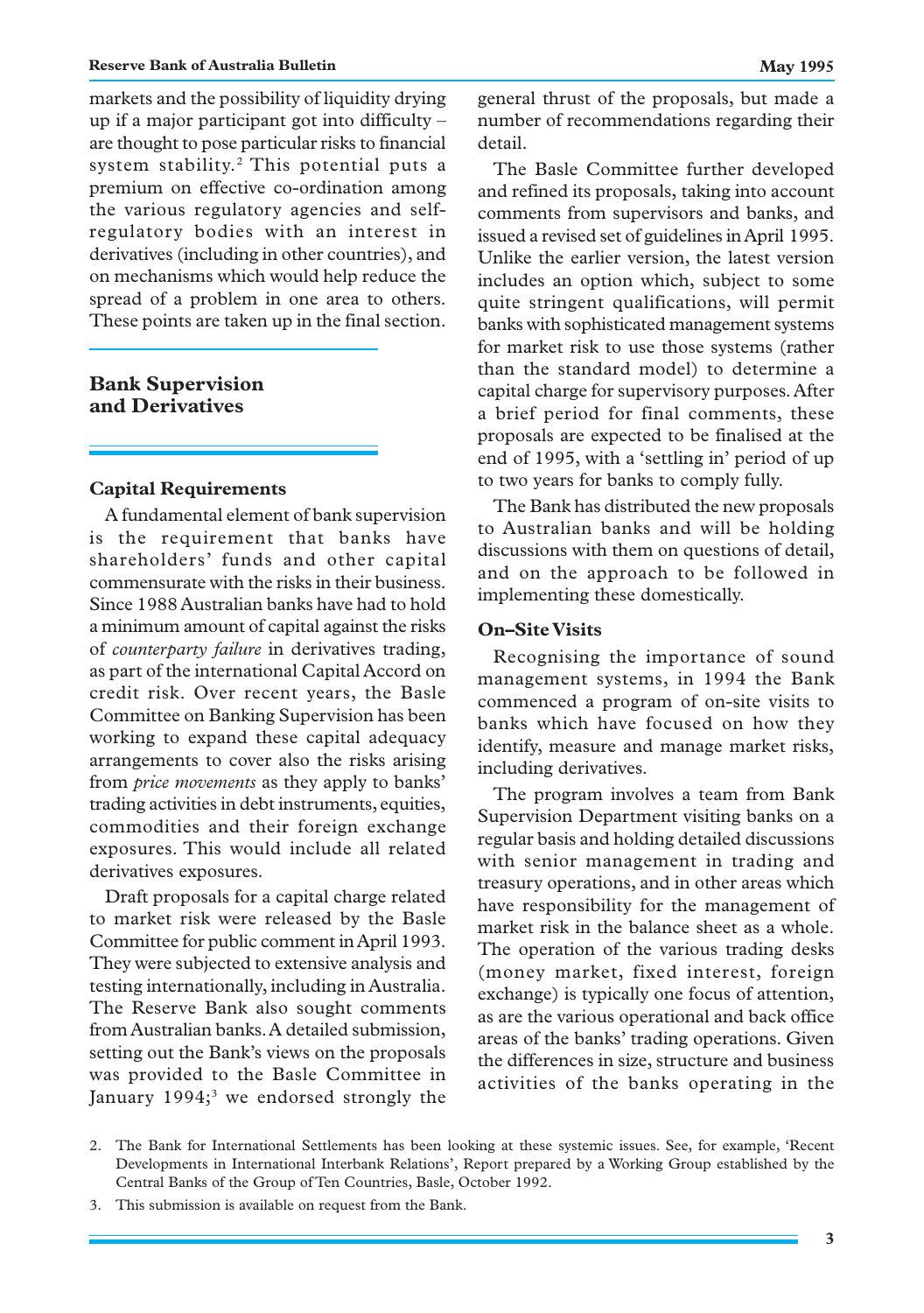Australian market, the scope of visits is tailored to the bank under review. The visit program has three main objectives:

- for supervisors to learn more about banks' risk management methodologies and their practices in relation to market risks;
- to help the Bank to determine the approach it will adopt on the proposed capital standards on market risks; and
- to ensure, as far as possible, that banks have in place systems and controls to address the market-related risks that they face in their derivatives and other activities. Where this is not the case, we will be seeking corrective action.

The program is still building up but, by the end of 1995, it is expected that around 20 banks – including all the major participants in derivatives – will have been covered, with the remainder scheduled for 1996.

Some additional reassurance in this area comes from the examination of banks' trading areas by internal and external auditors. Under established arrangements, external auditors of banks are required, for example, to give an opinion to the Reserve Bank on the adequacy of their internal management systems and controls; in particular, they advise on whether the banks' management systems to control and limit credit, liquidity and foreign exchange risks are effective and are being observed. Consideration is currently being given to commissioning more detailed reports from auditors on particular aspects of banks' systems.

#### **Improvement of Operational Risk Controls**

Despite the technical complexity of derivatives, the failure of basic operational controls seems to have been the main cause of many losses in derivatives dealing, including by Barings. In the normal course of our supervisory work, the Bank receives descriptions of the risk management systems in place at each bank. These, and the results of the survey conducted in April last year (see below), form the starting point for our discussions on operational risk issues during an on-site visit. These discussions also draw on the guidelines for 'best practice' procedures in managing derivatives risk issued in July 1994 by the Bank for International Settlements. While these guidelines are not applicable in their entirety to all banks – because of the different scope of their operations – they constitute a framework with which all banks should broadly conform.

The proposed capital standards for market risk will provide an additional incentive for banks to strengthen their operational risk controls. Only those banks able to demonstrate that their market risk measurement procedures are of an adequate standard will qualify to use their own models as a basis for calculating relevant capital requirements; such banks will avoid the costs of parallel systems to report their risk exposures.

### **Improved Information on Banks' Derivative Activities**

Because derivatives markets have developed so rapidly and are not well covered by traditional statistics, discussion internationally has emphasised the need for improved data, both qualitative and quantitative, on such matters as the products used and offered by banks, the maturity profile of derivative instruments, types of counterparties engaged by banks in these activities, the extent of product innovation taking place within the market, and the concentration of derivatives risks in the banking system.

The Bank has collected some data from banks on their off-balance sheet activities (of which derivatives now form the bulk) since 1986. The Bank also conducted a survey of banks' derivative activities as at the end of March 1994; the results were analysed and distributed to banks, and a summary of the main findings was published in the September 1994 issue of the *Bulletin*.

As well as adding to our knowledge about the size and structure of the derivatives market, that survey established that, broadly speaking, banks had reasonable controls in place to manage their derivative activities. There was, however, some unevenness in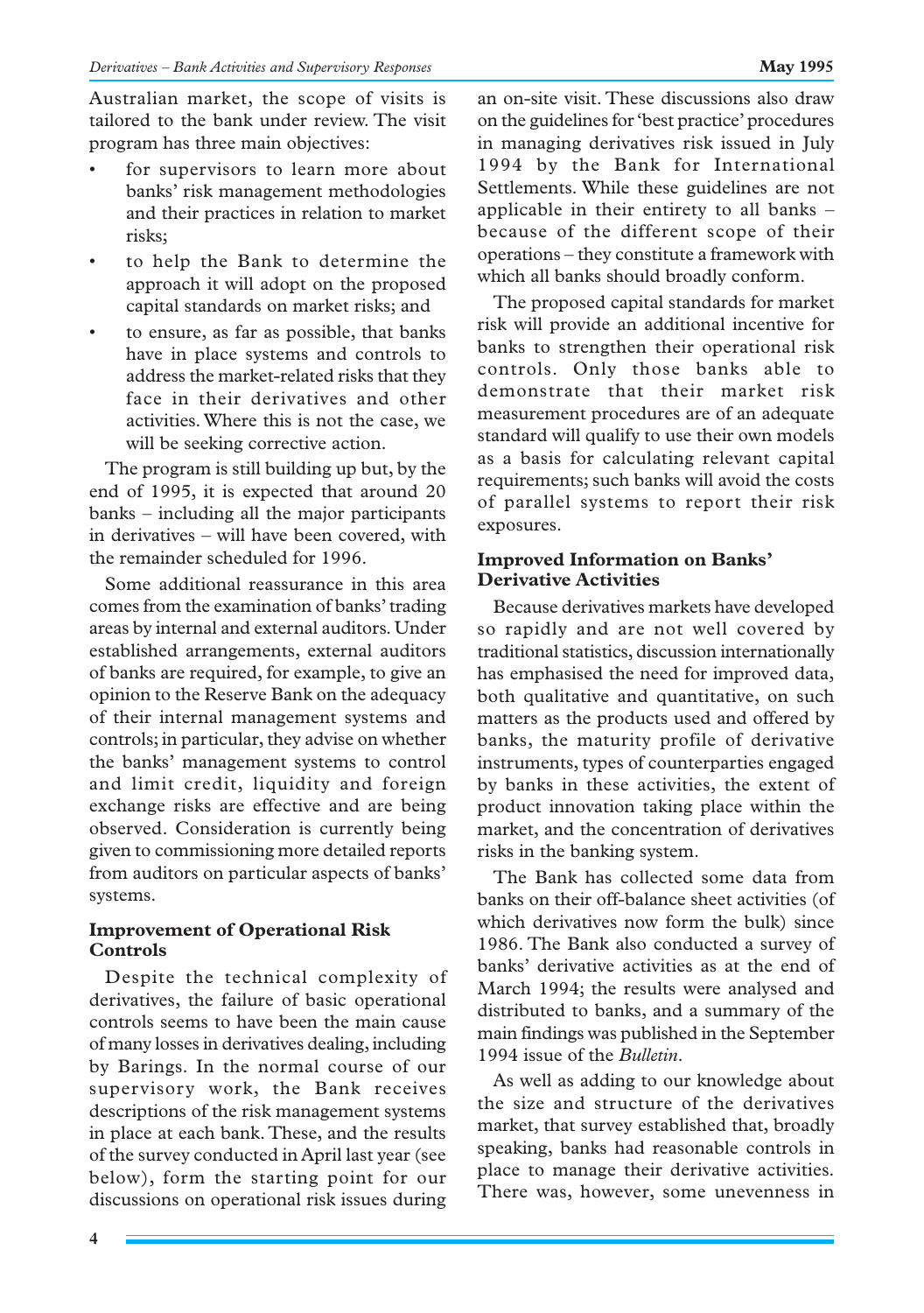The Bank co-operated with the Bank for International Settlements in the preparation of an international survey of derivative markets which was conducted in April 1995. This sought detailed information on products used, the counterparty breakdown and maturity structure of banks' derivatives trading; it also covered non-bank financial institutions as well as banks. The results of this survey are expected to be available later this year.

#### **Improving Disclosure in Published Financial Accounts**

In addition to the need of regulatory authorities for improved data on derivatives activities, investors and others in the markets would be assisted by better information when assessing the soundness of banks and other institutions. Under current accounting conventions, derivatives do not appear on the balance sheet but their presence 'off-balance sheet' can alter significantly the overall risk profile of an institution. In the absence of improved accounting standards, the current and potential exposures faced by an institution can be difficult for investors to assess, especially for those relying solely on published financial statements. While levels of public disclosure by banks have generally improved in recent times, there is still some way to go.

In October 1994, the Bank for International Settlements (BIS) issued a paper $4$  on disclosure with a series of proposals which was intended as a catalyst for further discussion. These proposals envisage information being provided by financial institutions on current exposures to derivatives, the potential for further exposure to risk should market prices fluctuate significantly, the extent to which revenues of an institution have been derived from derivatives activities, and the volatility of derivatives-based revenues.

The Bank is keen to promote discussion on

improved disclosure of derivatives in published financial accounts and, to that end, it has circulated the BIS discussion paper to banks. Several banks have provided feedback and others are likely to do so in the near future: these submissions will be analysed and discussed with the industry, which is itself moving in the same direction. In time, the Bank could use the BIS recommendations, together with the outcome of its discussions with banks and accountants, to encourage more openness by Australian banks in their public disclosures about derivatives.

### **Financial System Issues**

Efforts to ensure that the substantial potential benefits from derivatives are maintained, while the risks are contained, are not confined to the Reserve Bank's supervision of the banking system. The use of derivatives is widespread in the financial system and a number of regulatory agencies and self-regulatory bodies are involved. These include the Australian Securities Commission, which has responsibility for promoting efficient and fair markets in financial products including derivatives, and the Insurance and Superannuation Commission, which supervises the use of derivatives in its area of responsibility. Self-regulatory bodies include the futures and stock exchanges which monitor the activities of brokers and seek to promote efficient and fair trading.

Many financial institutions use derivatives and the potential always exists for a particular difficulty to be spread through exposures to other market participants. It is essential, therefore, that the responsible regulatory bodies co-ordinate their supervisory activities, both to try to head off problems, and to cooperate effectively in the event of a problem occurring. The Council of Financial Supervisors, which was established in 1992

<sup>4. &#</sup>x27;Public Disclosure of Market and Credit Risks by Financial Intermediaries', a discussion paper prepared by a Working Group of the Euro-Currency Standing Committee of the Central Banks of the Group of Ten Countries, Basle, September 1994.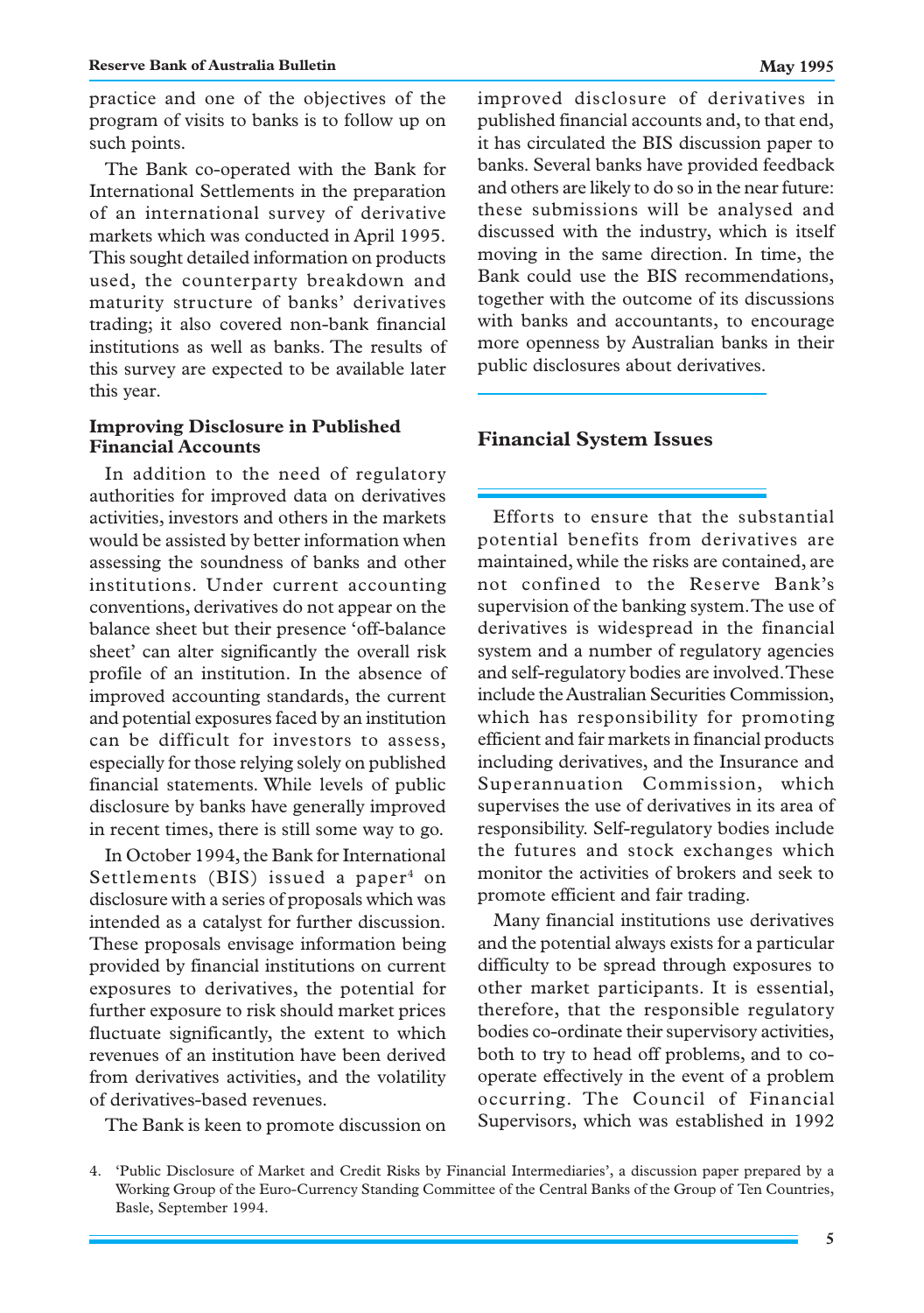and plays a co-ordinating role generally in the financial system, is currently reviewing the adequacy of existing procedures and lines of communication for dealing with a Baringstype situation in Australia. In the Bank's view, the Council is well placed to perform this role: it brings together the main supervisors involved and its basic rationale is to achieve high-level co-ordination so that the whole financial system is supervised efficiently and fairly.

The Council is also expected to participate in the review of law on derivatives being conducted by the Companies and Securities Advisory Committee (CASAC) for the Attorney-General. This Committee is charged with the task of recommending appropriate protection for participants in Australian derivatives markets while at the same time encouraging the benefits of a free, innovative and competitive market. A particular issue is the appropriate degree of supervision and investor protection which should apply to derivatives trading where parties with different degrees of sophistication are involved. In the interests of efficiency, scope also appears to exist to rationalise the present array of distinctions made in the law between derivatives products and markets.

A sub-committee of CASAC has been established to investigate the legal support for certain forms of bilateral *netting* of credit exposures. An important element in reducing the risks of counterparty failure in derivatives transactions is the existence of appropriate documentation for derivatives contracts, as well as effective bilateral netting arrangements. Netting allows offsetting transactions between two counterparties to be set off, one against the other, so that the net obligation between the two can be expressed as a single figure. The significance is that in the event of a default or failure by one of the parties, that net amount, not the gross obligations, becomes the amount due and payable. If netting arrangements can be made effective under bankruptcy, then it could lead to significant reductions in the risk arising from a given volume of derivative transactions. The Bank is participating in the CASAC sub-committee which is to examine the viability of netting in the Australian market and recommend specific legislative changes which are required to give it effect.<sup>5</sup>

The Bank is also promoting reforms to minimise the likelihood of financial disruptions, whether arising in derivatives markets or elsewhere, being communicated more broadly through the payments system. It is, in particular, exploring a proposal for interbank settlements to be conducted on a real time gross basis so that unsettled exposures do not accumulate as under the present system.

## **Conclusions**

Derivatives do not, of themselves, create any additional risks. Rather, properly handled they provide a means for managing risks which already exist and which have tended to increase as markets have become more volatile. Some recent experiences demonstrate, however, that they do need to be properly understood and carefully managed by all the parties involved.

Perhaps the main threat to systemic stability from derivatives is the threat to liquidity in the event of a serious problem occurring in one part of the system. This threat can be addressed by ensuring that all participants adopt sound risk management practices, and by modernising the infrastructure of financial markets (including the legal framework, and the payments and settlements arrangements).

<sup>5.</sup> As part of its on-going analysis of bilateral netting arrangements, there also has been extensive technical work carried out, aimed at determining how netted exposures, should they eventually be permitted and incorporated within the Australian capital adequacy framework, should best be measured. A submission was made on this subject to the Basle Committee on Banking Supervision in April 1994. More details of this work are presented in Gizycki, M. and B. Gray (1994), 'Default Risk and Derivatives: An Empirical Analysis of Bilateral Netting', Research Discussion Paper No. 9409.